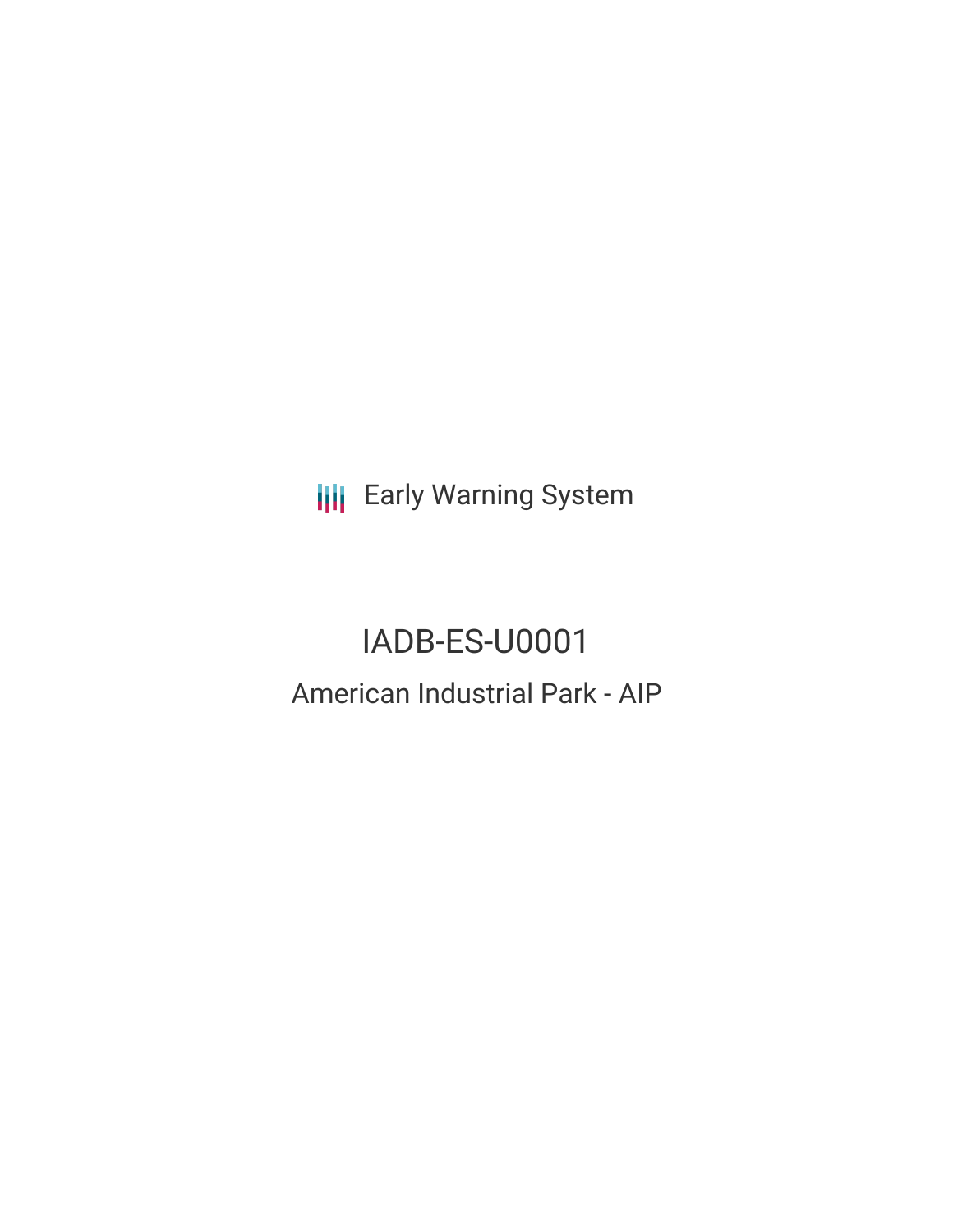| <b>Countries</b>               | El Salvador                            |
|--------------------------------|----------------------------------------|
| <b>Financial Institutions</b>  | Inter-American Development Bank (IADB) |
| <b>Status</b>                  | Approved                               |
| <b>Bank Risk Rating</b>        | U                                      |
| <b>Voting Date</b>             | 2019-01-15                             |
| <b>Borrower</b>                | Government of El Salvador              |
| <b>Sectors</b>                 | Energy                                 |
| <b>Investment Type(s)</b>      | Guarantee                              |
| <b>Investment Amount (USD)</b> | $$1.25$ million                        |
| <b>Project Cost (USD)</b>      | $$1.25$ million                        |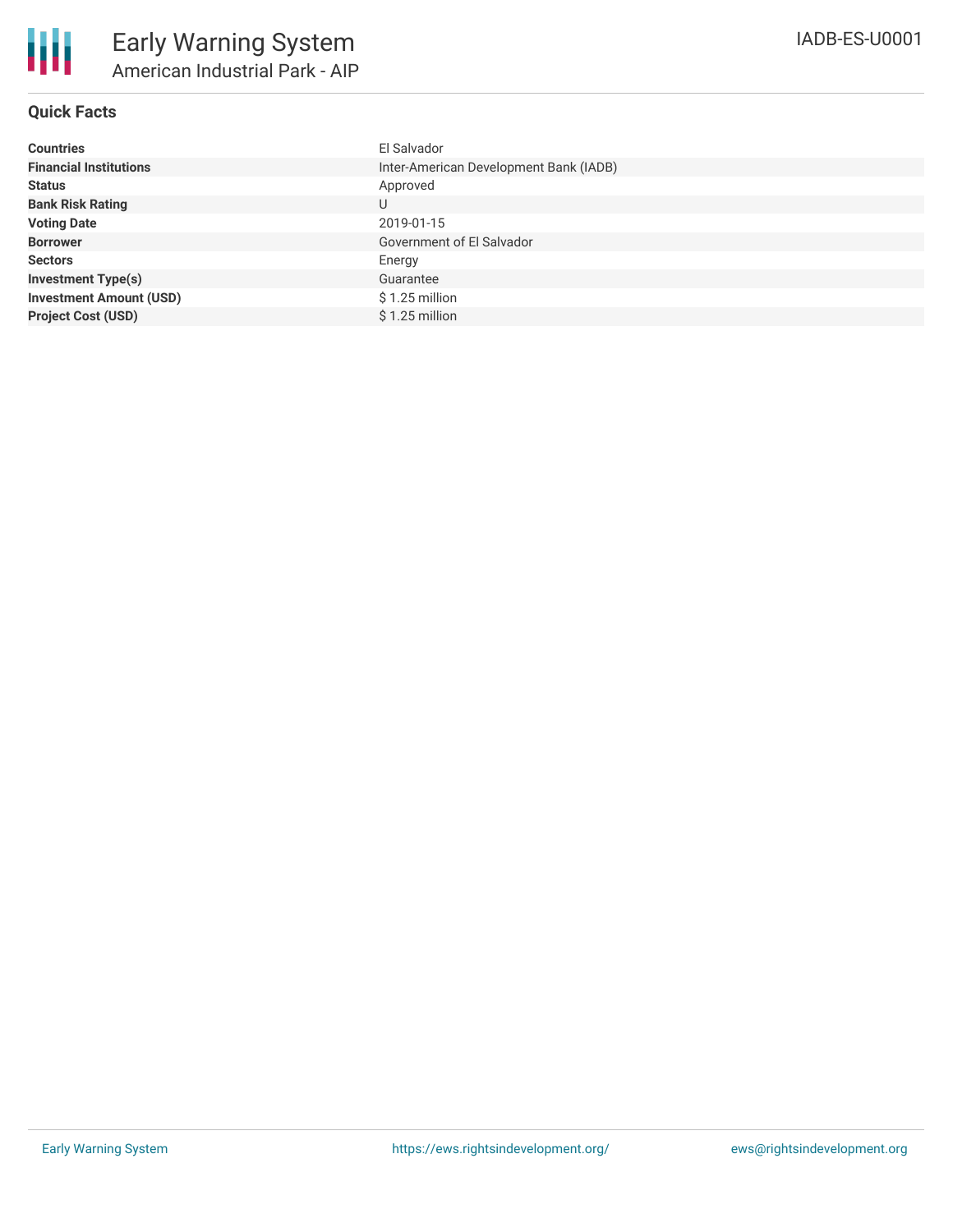

## **Project Description**

According to the bank, the up to US\$1.25 million guarantee of the NDF EEGF will provide a risk mitigation instrument to catalyze IDB Invest resources into a business model that has a strong potential for demonstration and replicability effects in Central America and the Caribbean region.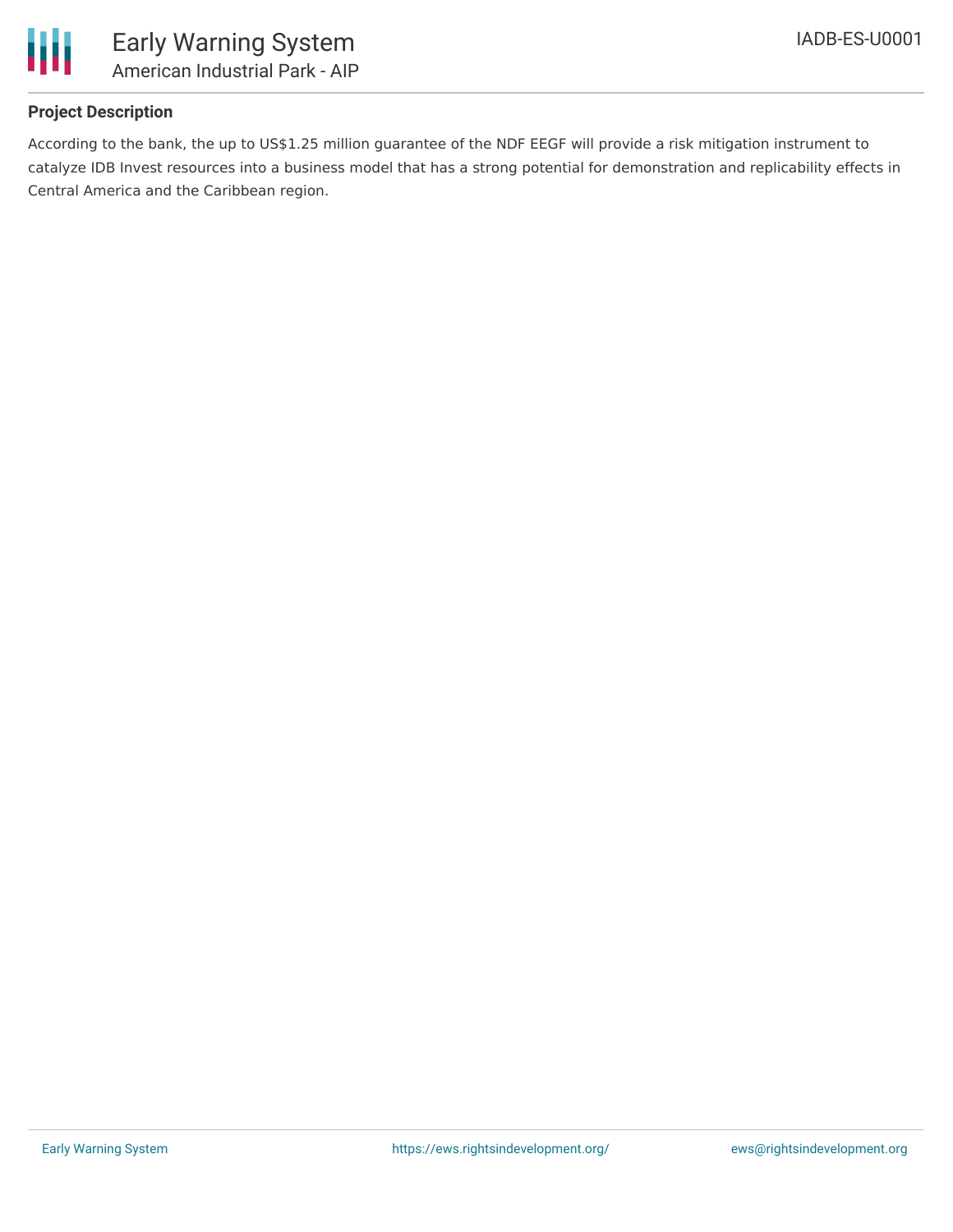

## **Investment Description**

• Inter-American Development Bank (IADB)